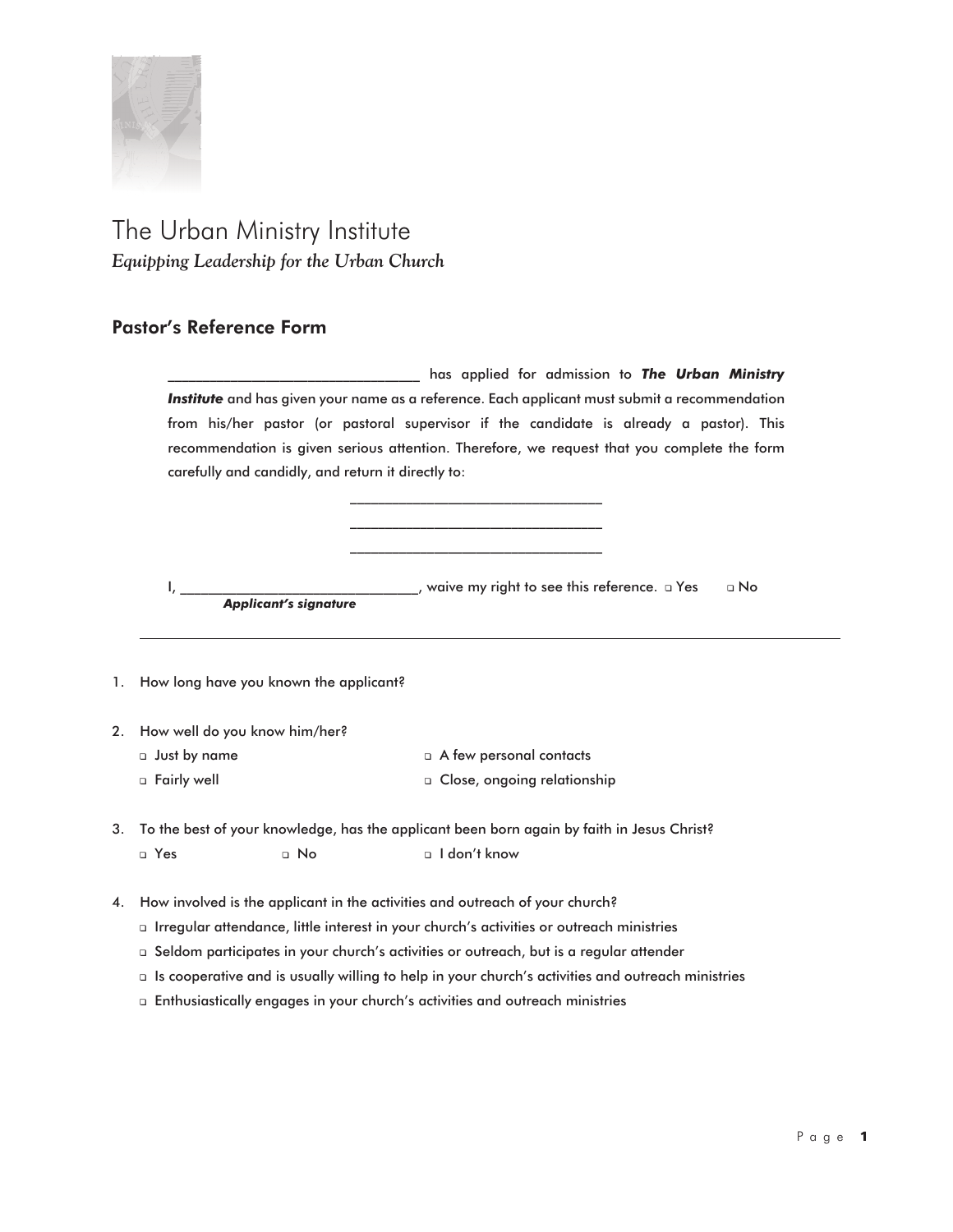- 5. In what areas of your church's life and ministry has the applicant been regularly active?
- 6. In what areas of your church's life and ministry has the applicant shown leadership abilities?
- 7. In your opinion, what spiritual gifts and/or special abilities does this applicant possess?
- 8. In comparison with other members of your church, how would you rate this person in the following areas?

|                           | Outstanding | <b>Above Average</b> | Average | <b>Below Average</b> | Don't Know |
|---------------------------|-------------|----------------------|---------|----------------------|------------|
| Leadership                |             |                      |         |                      |            |
| Dependability             |             |                      |         |                      |            |
| Honesty                   |             |                      |         |                      |            |
| <b>Teachability</b>       |             |                      |         |                      |            |
| Initiative                |             |                      |         |                      |            |
| Judgment                  |             |                      |         |                      |            |
| Relationships with Others |             |                      |         |                      |            |
| Loyalty to Church         |             |                      |         |                      |            |
| Knowledge of Scripture    |             |                      |         |                      |            |

9. Is the applicant's overall character such that you would be confident in recommending him/her to lead others? a Yes a No Remarks: